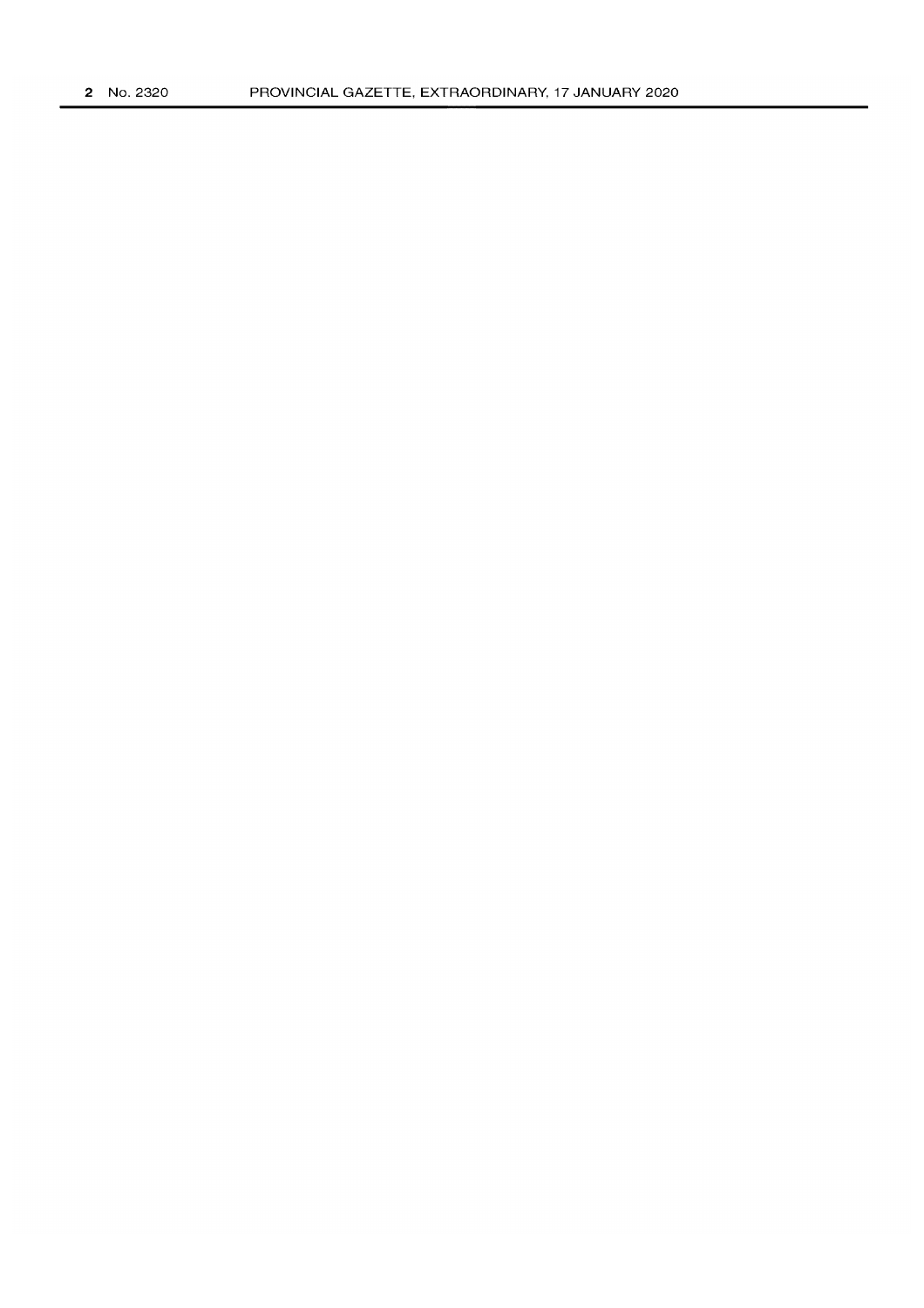## **CONTENTS**

|                                                                                                        | Gazette<br>No. | Page<br>No. |
|--------------------------------------------------------------------------------------------------------|----------------|-------------|
| <b>GENERAL NOTICES • ALGEMENE KENNISGEWINGS</b>                                                        |                |             |
| Local Government: Municipal Electoral Act (27/2000): Electoral Commission: Election timetable: Ward 01 | 2320           |             |

 $\overline{3}$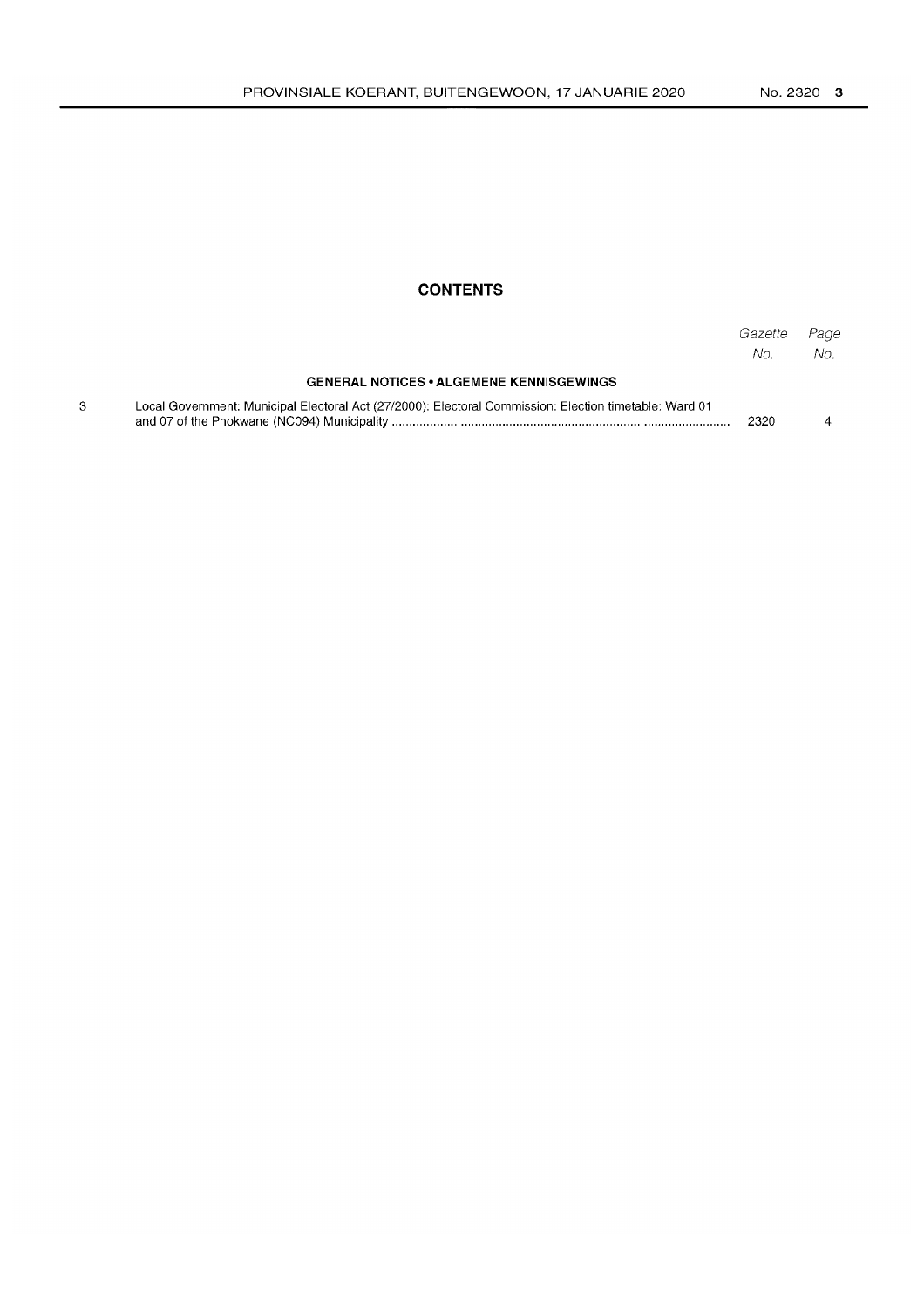# GENERAL NOTICES • ALGEMENE KENNISGEWINGS

#### **NOTICE 3 OF 2020**

## **ELECTORAL COMMISSION**

## **ELECTION TIMETABLE**

The Electoral Commission hereby gives notice that it has in terms of section 11 of the Local Government: Municipal Electoral Act, 2000, compiled the election timetable set out below to apply to the municipal by-elections to be held on 5 February 2020 in respect of Ward 01 and 07 of the Phokwane [NC094] Municipality as proclaimed by Provincial Notice number 140 of 2019 as published in the Provincial Gazette Extraordinary No 2311 of the Northern Cape Province dated 6 December 2019. A reference to "section" in this election timetable is a reference to that section in the Local Government: Municipal Electoral Act, 2000 (Act No. 27 of 2000).

## **Cut-off time for act to be performed**

1 An act required in terms of this Act to be performed by not later than a date in the election timetable must be performed before 17:00 on that date, unless otherwise specified.

#### **Certification of the voters' roll**

2 By 12 December 2019 chief electoral officer must certify the segments of the voters' roll for the voting districts to be used in the by-elections in terms of section 6(2)(a).

#### **Notice that lists of addresses of voting stations are available for inspection**

3 By 12 December 2019 the chief electoral officer must give notice that copies of a list of voting stations and their addresses will be available for inspection at the office of the Commission's local representative in terms of section 19(5).

## **Notice of route of mobile voting stations**

4 If the Commission decides to use mobile voting stations in the by-elections, the Commission must by 17 January 2020 give notice of the route, including the locations and estimated times of stopping of each mobile voting station in terms of section 22(1).